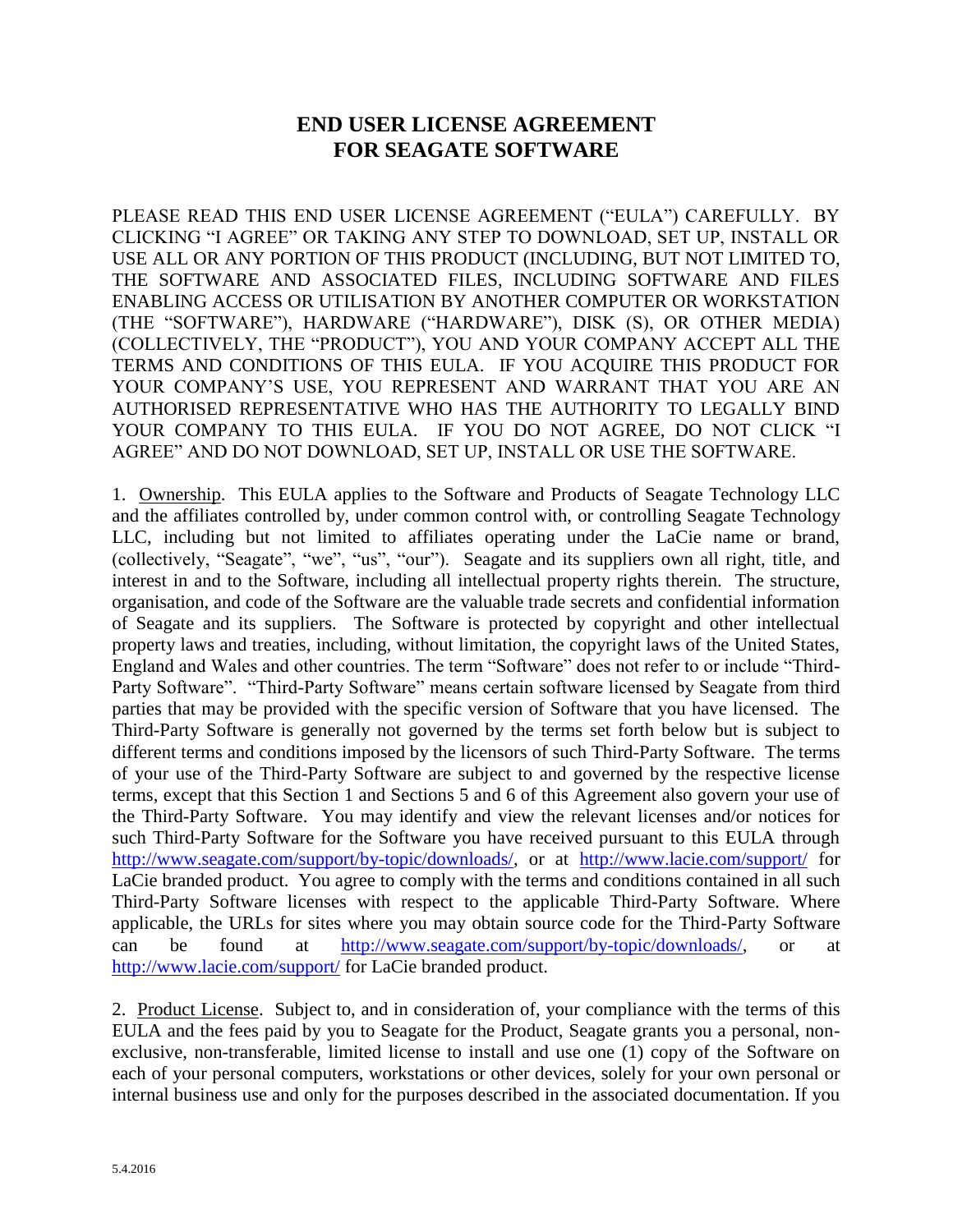sell or otherwise cease using such device, you will ensure that all copies of the Software have been deleted from such device. Use of some third-party software included on the media provided with the Product may be subject to terms and conditions of a separate license agreement; this license agreement may be contained in a "Read Me" file located on the media that accompanies that Product. The Software includes components that enable you to link to and use certain services provided by third parties ("Third Party Services"). Your use of the Third Party Services is subject to your agreement with the applicable third party service provider. Except as expressly stated herein, this EULA does not grant you any intellectual property rights in the Product. Seagate and its suppliers reserve all rights not expressly granted to you. There are no implied rights.

2.1 Software. You are also permitted to make a single copy of the Software strictly for backup and disaster recovery purposes. You may not alter or modify the Software or create a new installer for the Software. The Software is licensed and distributed by Seagate for use with its storage products only, and may not be used with non-Seagate storage product.

- 3. Restrictions. You are not licensed to do any of the following:
	- a. Create derivative works based on the Product or any part or component thereof, including, but not limited to, the Software;
	- b. Without prejudice to provision 2.1, reproduce the Product, in whole or in part;
	- c. Except as expressly authorised by Section 11 below, sell, assign, license, disclose or otherwise transfer or make available the Product, in whole or in part, to any third party;
	- d. Alter, translate, disassemble, decompile, recompile, merge, adapt or attempt to reverse engineer the Product or any part or component thereof, except and only to the extent that such activity is expressly permitted by applicable law notwithstanding this contractual prohibition;
	- e. Use the Product to provide services to third parties;
	- f. Take any actions that would cause the Software to become subject to any open source license agreement if it is not already subject to such an agreement; and
	- g. Remove or alter any proprietary notices or marks on the Product.

4. Updates. If you receive an update or an upgrade to, or a new version of, any Software ("Update"), you must possess a valid license to the previous version in order to use the Update. All Updates provided to you shall be subject to the terms and conditions of this EULA. If you receive an Update, you may continue to use the previous version(s) of the Software in your possession, custody or control. Seagate shall have no obligation to support the previous versions of the Software upon availability of an Update. Seagate has no obligation to provide support, maintenance, Updates or modifications under this EULA.

5. NO WARRANTY. THE PRODUCT AND THE THIRD-PARTY SOFTWARE ARE OFFERED ON AN "AS-IS" BASIS AND NO WARRANTY, EITHER EXPRESS OR IMPLIED, IS GIVEN. SEAGATE AND ITS SUPPLIERS EXPRESSLY DISCLAIM AND EXCLUDE, TO THE MAXIMUM EXTENT PERMITTED BY APPLICABLE LAW, ALL WARRANTIES, CONDITIONS, UNDERTAKINGS OR REPRESENTATIONS OF ANY KIND, WHETHER STATUTORY, EXPRESS OR IMPLIED, INCLUDING, BUT NOT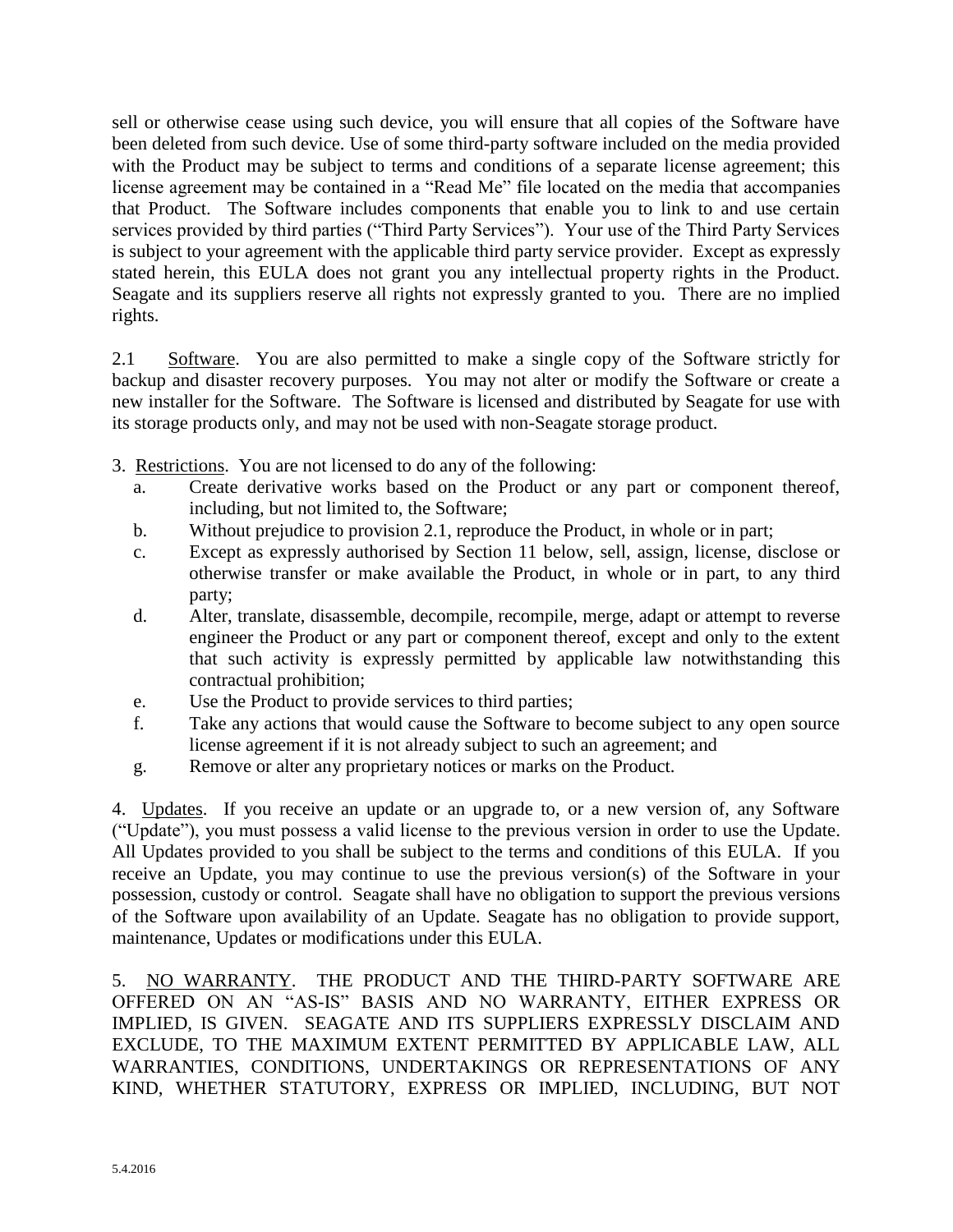LIMITED TO, IMPLIED WARRANTIES OF MERCHANTABILITY, SATISFACTORY QUALITY, FITNESS FOR A PARTICULAR PURPOSE AND NON-INFRINGEMENT. SEAGATE DOES NOT PROVIDE THE THIRD PARTY SERVICES AND MAKES NO WARRANTIES WITH RESPECT TO THE THIRD PARTY SERVICES. YOUR USE OF THE THIRD PARTY SERVICES IS AT YOUR RISK.

6. EXCLUSION OF INCIDENTAL, CONSEQUENTIAL AND CERTAIN OTHER DAMAGES. SUBJECT TO PROVISION 7.1 AND TO THE MAXIMUM EXTENT PERMITTED BY APPLICABLE LAW, IN NO EVENT SHALL SEAGATE OR ITS LICENSORS OR SUPPLIERS BE LIABLE FOR:

- 6.1 ANY SPECIAL, INCIDENTAL, PUNITIVE, INDIRECT OR CONSEQUENTIAL LOSSES OR DAMAGES WHATSOEVER;
- 6.2 DAMAGES AND/OR LOSSES FOR: (A) ECONOMIC LOSS; (B) LOSS OF ACTUAL OR ANTICIPATED PROFITS; (C) LOSS OF BUSINESS, BUSINESS OPPORTUNITY OR BUSINESS REVENUE; (D) LOSS OF ANTICIPATED SAVINGS; (E) LOSS OF GOODWILL; (F) LOSS OF CONFIDENTIAL OR OTHER INFORMATION, LOSS OF, DAMAGE TO, OR CORRUPTION OF, DATA; (G). BUSINESS INTERRUPTION; (H) FOR LOSS OF PRIVACY; (I) FAILURE TO MEET ANY DUTY INCLUDING REASONABLE CARE AND FOR NEGLIGENCE, WHETHER ANY OF THE AFOREMENTIONED LOSSES OR DAMAGES ARE DIRECT, INDIRECT OR CONSEQUENTIAL, ARISING OUT OF OR IN ANY WAY RELATED TO THE USE OF OR INABILITY TO USE THE PRODUCT OR ANY PART OR COMPONENT THEREOF OR RELATED SERVICE OR ANY THIRD PARTY SERVICES, OR OTHERWISE UNDER OR IN CONNECTION WITH ANY PROVISION OF THE EULA, EVEN IN THE EVENT OF THE FAULT, TORT (INCLUDING NEGLIGENCE), MISREPRESENTATION, STRICT LIABILITY, BREACH OF CONTRACT, BREACH OF STATUTORY DUTY OR BREACH OF WARRANTY OF SEAGATE OR ITS LICENSORS OR SUPPLIERS, AND EVEN IF SEAGATE OR ITS LICENSOR OR SUPPLIER HAS BEEN ADVISED OF THE POSSIBILITY OF SUCH DAMAGES OR LOSSES, OR IF THEY WERE FORESEEABLE, AND NOTWITHSTANDING ANY FAILURE OF THE ESSENTIAL PURPOSE OF THIS AGREEMENT OR ANY REMEDY.

## 7. LIMITATION OF LIABILITY.

- 7.1 NOTHING IN THIS EULA SHALL EXCLUDE OR LIMIT EITHER PARTY'S LIABILITY TO THE OTHER PARTY FOR: a. DEATH OR PERSONAL INJURY CAUSED BY THAT PARTY'S NEGLIGENCE; b. FRAUD OR FRAUDULENT MISREPRESENTATION; c. ANY BREACH OF THE IMPLIED TERMS AS TO TITLE AS SET OUT IN SECTION 12 SALE OF GOODS ACT 1979 OR SECTION 2 SUPPLY OF GOODS AND SERVICES ACT 1982; d. ANY OTHER LIABILITY THAT CANNOT, AS A MATTER OF LAW, BE EXCLUDED OR LIMITED.
- 7.2 SUBJECT TO PROVISIONS 7.1 AND 6, NOTWITHSTANDING ANY DAMAGES OR LOSSES THAT YOU MIGHT INCUR FOR ANY REASON WHATSOEVER, THE ENTIRE LIABILITY OF SEAGATE UNDER ANY PROVISION OF THIS EULA AND YOUR EXCLUSIVE REMEDY HEREUNDER SHALL BE LIMITED TO, AND IN NO EVENT WILL SEAGATE'S TOTAL CUMULATIVE LIABILITY EXCEED, THE FEES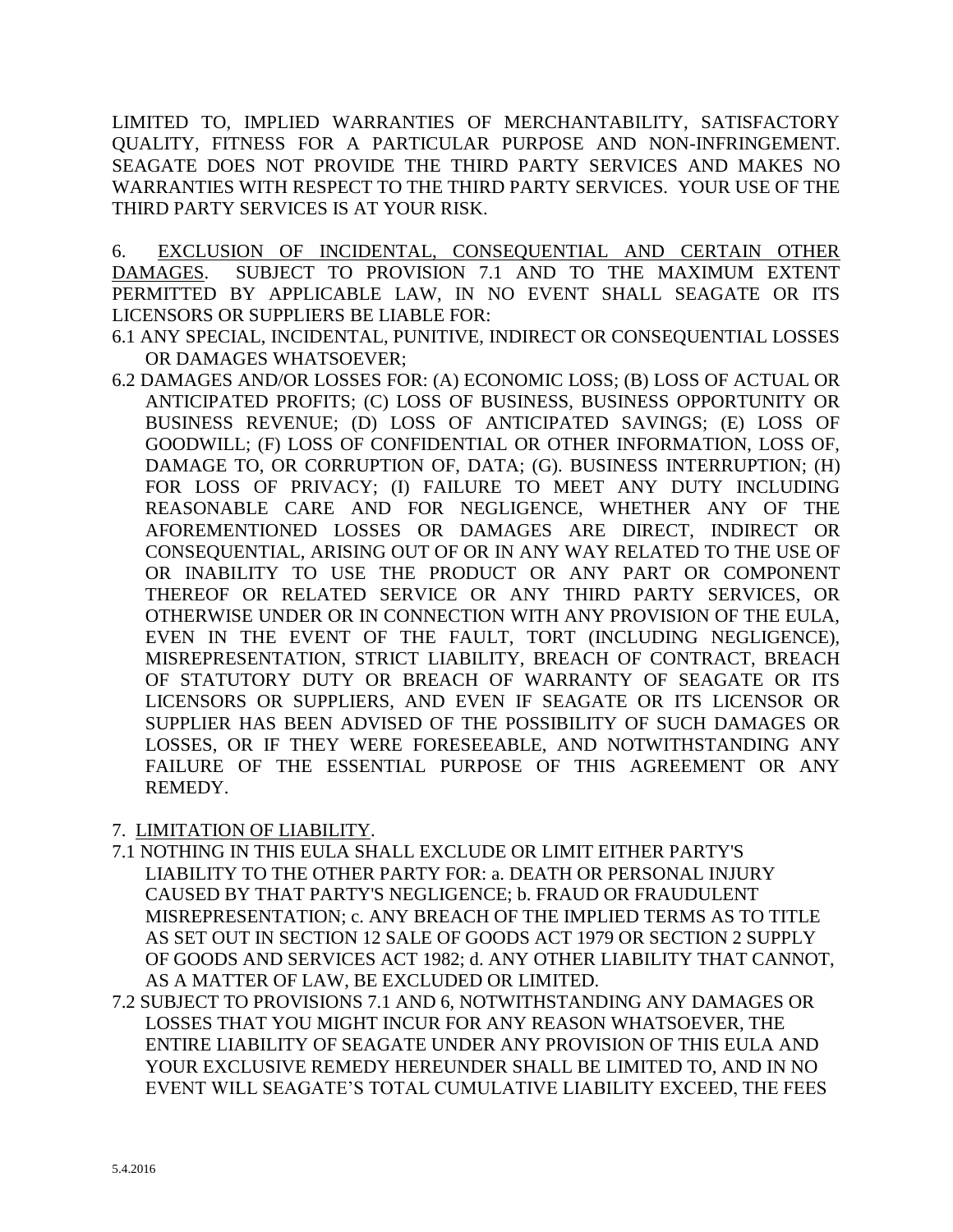PAID BY THE LICENSEE TO SEAGATE FOR THE PRODUCT. ADDITIONALLY, IN NO EVENT SHALL SEAGATE'S LICENSORS OR SUPPLIERS BE LIABLE FOR ANY DAMAGES OF ANY KIND. As further described in Seagate's Privacy Policy, certain Products may include a Product dashboard which allows users to manage Product settings, including but not limited to use of anonymous statistical usage data in connection with personally identifiable information. You agree to Seagate's collection, use, and disclosure of your data in accordance with the Product dashboard settings selected by you for the Product, or in the case of transfer as described in Section 11, you agree to the settings selected by the prior licensee unless or until you make changes to the settings.

8. Privacy. Seagate's collection, use and disclosure of personally identifiable information in connection with your use of the Product is governed by Seagate's Privacy Policy which is located at [http://www.seagate.com/legal-privacy/privacy-policy/.](http://www.seagate.com/legal-privacy/privacy-policy/)

9. Indemnification. By accepting the EULA, you agree to indemnify and otherwise hold harmless Seagate, its officers, employees, agents, subsidiaries, affiliates and other partners from any direct, indirect, incidental, special, consequential or exemplary damages arising out of, relating to, or resulting from your use of the Product or any other matter relating to the Product, including, without limitation, use of any of the Third Party Services.

10. International Trade Compliance**.** The Software and any related technical data made available for download under this EULA are subject to the customs and export control laws and regulations of the United States ("U.S.") and subject to the customs and export laws and regulations of England and Wales. Further, under U.S. law, the Software and any related technical data made available for download under this EULA may not be sold, leased or otherwise transferred to restricted countries, or used by a restricted end user (as determined on any one of the U.S. government restricted parties lists, found at [http://www.bis.doc.gov/complianceandenforcement/liststocheck.htm\)](http://www.bis.doc.gov/complianceandenforcement/liststocheck.htm) or an end user engaged in activities related to weapons of mass destruction including, without limitation, activities related to designing, developing, producing or using nuclear weapons, materials or facilities, missiles or supporting missile projects, or chemical or biological weapons. You acknowledge that you are not a citizen, national, or resident of, and are not under control of, the governments of Cuba, Iran, North Korea, Sudan or Syria; are not otherwise a restricted end user as defined by U.S. export control laws; and are not engaged in proliferation activities. Further, you acknowledge that you will not download or otherwise export or re-export the Software or any related technical data directly or indirectly to the above-mentioned countries or to citizens, nationals or residents of those countries, or to any other restricted end user or for any restricted end-use.

11. General. (a) This EULA between Licensee and Seagate is (except as otherwise stated in this EULA) governed by and construed in accordance with the laws of the State of California without regard to conflict of laws principles. (b) The EULA constitutes the entire agreement between Seagate and you relating to the Product and governs your use of the Product, superseding any prior agreement between you and Seagate relating to the subject matter hereof. (c) If any provision of this EULA is held by a court of competent jurisdiction to be contrary to law, invalid or unenforceable in any respect, such provision will be changed and interpreted so as to best accomplish the objectives of the original provision to the fullest extent allowed by law and the